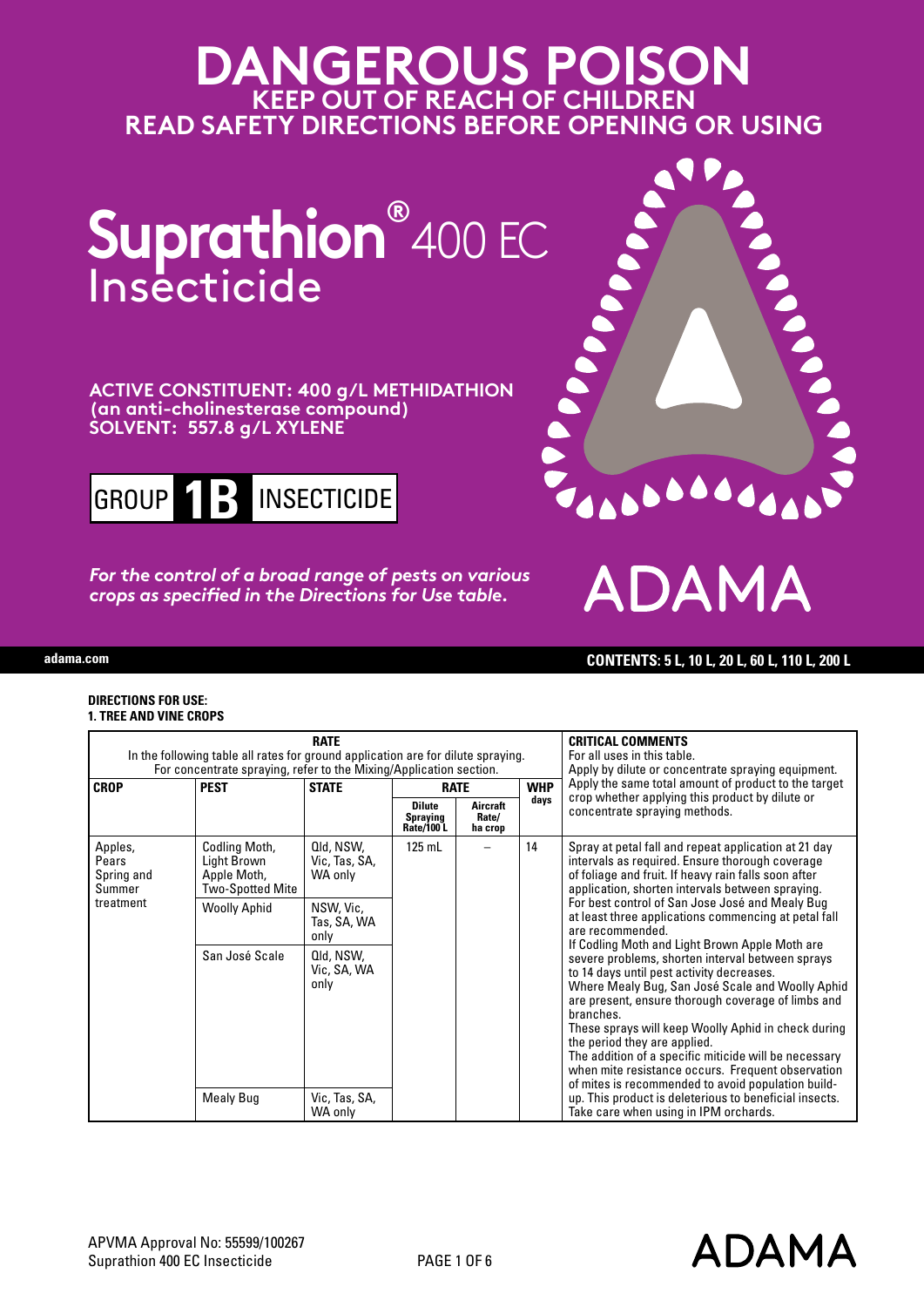| <b>CROP</b>                                                     | <b>PEST</b>                                                                                           | <b>STATE</b>                         |                                                         | <b>RATE</b>                 |                | <b>WHP</b>                                                                                                                                                                                                                                                                                                                                                                              |  | <b>CRITICAL COMMENTS</b> |
|-----------------------------------------------------------------|-------------------------------------------------------------------------------------------------------|--------------------------------------|---------------------------------------------------------|-----------------------------|----------------|-----------------------------------------------------------------------------------------------------------------------------------------------------------------------------------------------------------------------------------------------------------------------------------------------------------------------------------------------------------------------------------------|--|--------------------------|
|                                                                 |                                                                                                       |                                      | <b>Dilute</b><br>Spraying<br>Rate/100 L                 | Aircraft<br>Rate/ha<br>crop | days           |                                                                                                                                                                                                                                                                                                                                                                                         |  |                          |
| Apples,<br>Pears,<br><b>Stone Fruit</b><br>Dormant<br>treatment | San José Scale                                                                                        | Qld, NSW,<br>Vic, SA only<br>WA only | 125 mL<br>$125$ mL<br>plus 3L<br>dormant<br>oil         |                             | 14             | Apply as late as possible during the dormant<br>period, preferably at budswell. Ensure thorough<br>coverage of limbs and branches. DO NOT apply<br>to Stone Fruit after the dormant period as partial<br>defoliation of some varieties may occur.<br><b>Qld:</b> 1-2 L dormant oil may be added to the spray<br>mixture, but it is not necessary for good control of<br>San José Scale. |  |                          |
| Apricots<br>Dormant<br>treatment                                | <b>Grapevine Scale</b>                                                                                | Qld,<br>WA only                      | $125$ mL                                                |                             | 14             | Apply during Winter months prior to bud<br>movement.                                                                                                                                                                                                                                                                                                                                    |  |                          |
| Avocados                                                        | Banana-Spotting<br>Bug,<br>Fruitspotting Bug,<br>Monolepta Beetle<br>Lantania Scale,                  |                                      |                                                         | $\overline{\phantom{m}}$    | $\overline{1}$ | Spray when pests are active. Repeat applications<br>at 7-10 day intervals.                                                                                                                                                                                                                                                                                                              |  |                          |
|                                                                 | <b>Red Banded Thrips</b>                                                                              |                                      |                                                         |                             |                | Spray thoroughly as required.                                                                                                                                                                                                                                                                                                                                                           |  |                          |
| Citrus                                                          | <b>Mealy Bug</b>                                                                                      | SA,<br>WA only                       | 125 mL<br>1 L<br>miscible<br>summer<br>oil may          |                             | 21             | Apply during November to February. Ensure<br>thorough coverage of limbs and branches.<br>Two sprays may be required under very heavy Red<br>Scale infestation, the first during late November/<br>December, the second during January/February.<br><b>SA only:</b> Spraying may commence one month                                                                                      |  |                          |
|                                                                 | <b>Red Scale</b>                                                                                      | NSW, Vic, SA,<br>WA only             | be added<br>DO NOT                                      |                             |                | earlier and oils should not be added when spraying<br>in November/December.                                                                                                                                                                                                                                                                                                             |  |                          |
|                                                                 | <b>White Wax Scale</b>                                                                                | NSW,<br>WA only                      | add oil<br>when<br>very hot                             |                             |                | Spray thoroughly when larvae are on the leaves:<br>December in warmer districts to January in cooler<br>areas.<br>WA only: Repeat two weeks later<br>if infestation is very heavy.                                                                                                                                                                                                      |  |                          |
|                                                                 | Circular Black Scale,<br>Pink Wax Scale,<br>Red Scale,<br>Soft Brown Scale,<br><b>White Wax Scale</b> | Qld,<br>WA only                      |                                                         |                             |                | Spray in late November/early December and again<br>in late January/early February. Ensure thorough<br>coverage of foliate, limbs and branches.<br>DO NOT use oil spray mixture on Glen Retreat<br>Mandarins. DO NOT apply more than twice in<br>any one season. This product is deleterious to<br>beneficial insects. Take care when using in IPM<br>orchards.                          |  |                          |
|                                                                 | <b>Citrus Leaf Miner</b>                                                                              |                                      | 125 mL<br>plus                                          |                             |                | Apply as necessary at growth flushes.<br>DO NOT apply more than twice in any one season.                                                                                                                                                                                                                                                                                                |  |                          |
|                                                                 | Bronze Orange Bug,<br><b>Spined Citrus Bug</b>                                                        |                                      | wetting<br>agent<br>$30$ mL<br>plus<br>wetting<br>agent |                             |                | Use as required. Apply before bugs reach adult<br>stage.<br>DO NOT apply more than twice in any one season.                                                                                                                                                                                                                                                                             |  |                          |
|                                                                 |                                                                                                       |                                      |                                                         |                             |                | Use where integrated control practices are being<br>followed. These low rates will suppress aphid and<br>bug populations, whist having minimum effect<br>on desirable predators. DO NOT apply more than                                                                                                                                                                                 |  |                          |
|                                                                 | <b>Black Citrus Aphid</b>                                                                             |                                      | $25$ mL                                                 |                             |                | twice in any one season.                                                                                                                                                                                                                                                                                                                                                                |  |                          |
|                                                                 | <b>White Louse Scale</b>                                                                              |                                      | $125$ mL<br>plus<br>wetting<br>agent                    |                             |                | Apply at any time of year. Ensure thorough<br>coverage of trunk and limbs. For severe<br>infestations, the canopy of the tree should also be<br>thoroughly sprayed. The addition of oil as for other<br>insects may aid in control, but is not necessary for<br>White Louse Scale control. DO NOT apply more<br>than twice in any one season.                                           |  |                          |
|                                                                 | Blastoblasis spp.,<br>Sorghum-head<br>Caterpillar                                                     |                                      | $125$ mL                                                |                             |                | Monitor fruit on a fortnightly basis from early<br>February to harvest. Spray if 10 or more freshly<br>fallen fruit per tree are infested at any one time.                                                                                                                                                                                                                              |  |                          |
|                                                                 | Hemispherical Scale,<br>Long Soft Scale,<br><b>Purple Scale</b>                                       |                                      |                                                         |                             |                | Check fruit in October/November. Spray if more<br>than 1 in 10 fruit stalks are infested.                                                                                                                                                                                                                                                                                               |  |                          |
|                                                                 | Green Coffee Scale,<br>Pulvinaria Scale                                                               |                                      |                                                         |                             |                | Check leaves in October/ November. Spray if more<br>than 1 in 50 leaves are infested.                                                                                                                                                                                                                                                                                                   |  |                          |
|                                                                 | Citrus Gallwasp                                                                                       |                                      |                                                         |                             |                | Spray if more than 1 in 3 twigs are galled. Apply<br>early to mid December. Timing is critical.                                                                                                                                                                                                                                                                                         |  |                          |
| Coffee<br>(non-bearing)                                         | <b>Mealy Bug</b>                                                                                      | Qld,<br>WA only                      | $125$ mL<br>plus 1 L<br>white oil                       |                             | 21             | Apply to established infestations.                                                                                                                                                                                                                                                                                                                                                      |  |                          |

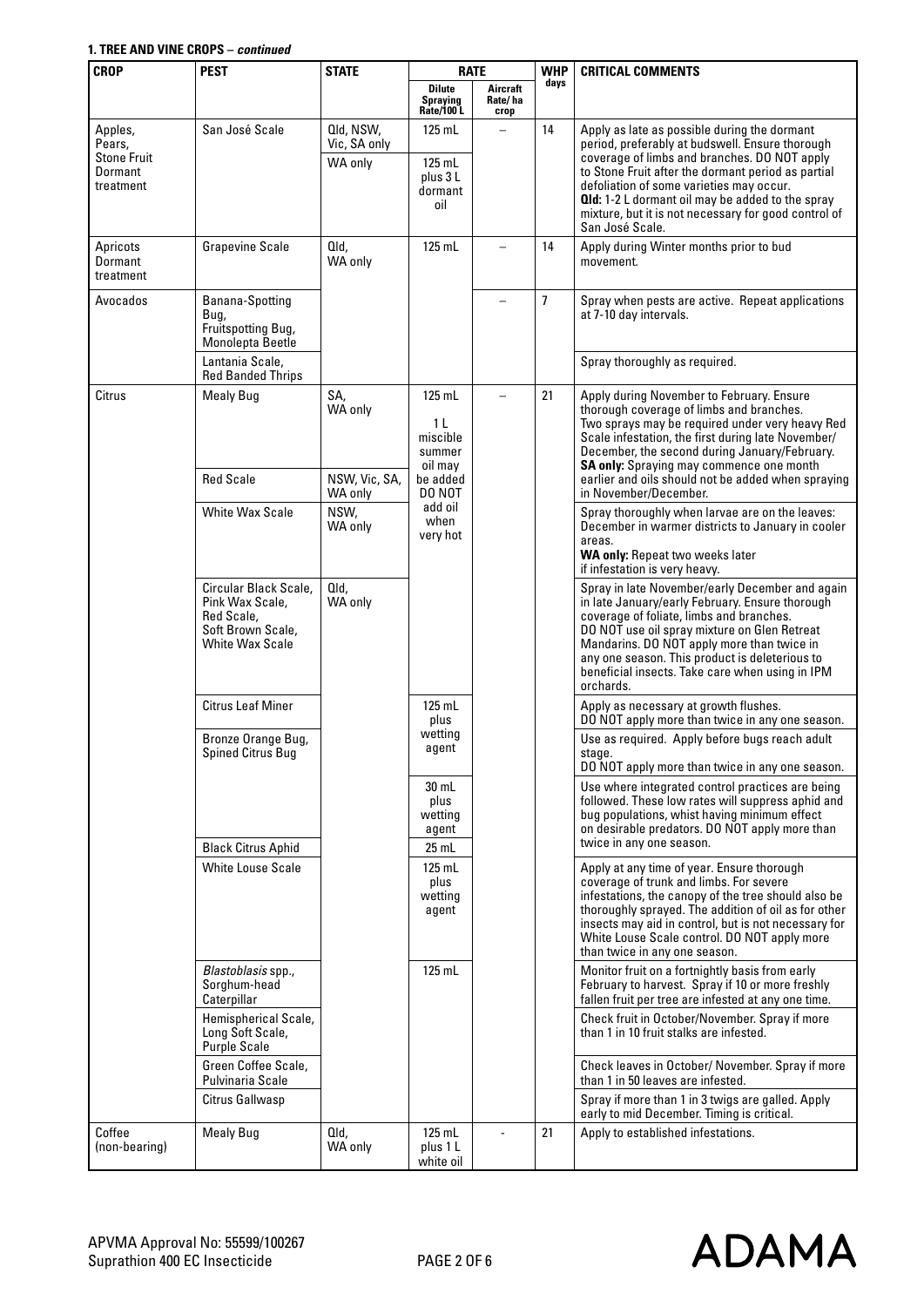| <b>CROP</b>                    | <b>PEST</b><br><b>STATE</b><br><b>RATE</b>                                                        |                                  | <b>WHP</b>                                            | <b>CRITICAL COMMENTS</b>    |                |                                                                                                                                                                                                             |
|--------------------------------|---------------------------------------------------------------------------------------------------|----------------------------------|-------------------------------------------------------|-----------------------------|----------------|-------------------------------------------------------------------------------------------------------------------------------------------------------------------------------------------------------------|
|                                |                                                                                                   |                                  | <b>Dilute</b><br><b>Spraying</b><br><b>Rate/100 L</b> | Aircraft<br>Rate/ha<br>crop | days           |                                                                                                                                                                                                             |
| <b>Custard Apples</b>          | <b>Fruit Spotting Bug</b>                                                                         | Qld, NSW,                        | 65 mL                                                 |                             | $\overline{7}$ | Spray when pests are active.                                                                                                                                                                                |
|                                | Brown Olive Scale,<br>Long Soft Scale,<br><b>Soft Brown Scale</b>                                 | WA only                          | $125$ mL<br>plus<br>wetting                           |                             |                | Spray thoroughly as required.                                                                                                                                                                               |
|                                | <b>Mealy Bug</b>                                                                                  |                                  | agent                                                 |                             |                | Spray about one month before harvest and repeat<br>2-3 weeks later. Good spray coverage of fruit is<br>essential.                                                                                           |
| Grapes<br>Dormant<br>treatment | <b>Grapevine Scale</b>                                                                            | Qld, NSW,<br>Vic, SA,<br>WA only | $125$ mL                                              |                             | 14             | Spray during Winter months, prior to bud<br>movement.                                                                                                                                                       |
| Grapes<br>Spring and           | <b>Grapevine Moth</b>                                                                             | Qld, NSW, SA,<br>WA only         | 65 mL                                                 | 650 mL                      | 14             | Spray when caterpillars are noticed during Spring<br>and early Summer. Repeat if necessary.                                                                                                                 |
| Summer<br>treatment            | <b>Grapevine Scale</b>                                                                            |                                  | 75 mL                                                 | 750 mL                      |                | Spray during late November/ December. For late                                                                                                                                                              |
|                                |                                                                                                   | Vic only                         |                                                       |                             |                | table grapes, spray early November, again late<br>December. Thorough coverage is essential.                                                                                                                 |
|                                | <b>Long Tailed Mealy</b><br>Bug                                                                   | Qld, NSW, SA,<br>WA only         | $125$ mL                                              | 1.3L                        |                |                                                                                                                                                                                                             |
|                                |                                                                                                   | Vic only                         |                                                       | $\qquad \qquad -$           |                |                                                                                                                                                                                                             |
|                                | Light Brown Apple<br>Moth                                                                         | Qld, NSW, SA,<br>WA only         |                                                       | 1.3L                        |                | Spray when caterpillars are first noticed and<br>repeat if necessary at 14-21 day intervals.                                                                                                                |
|                                |                                                                                                   | Vic only                         |                                                       | $\overline{\phantom{0}}$    |                |                                                                                                                                                                                                             |
|                                | <b>Common Auger</b><br>Beetle,<br>Elephant Weevil.<br>Fig Longicorn Beetle,<br><b>Vine Weevil</b> | NSW, WA<br>only                  |                                                       |                             |                | Spray during Spring and preferably at monthly<br>intervals or at first signs of adult feeding or egg<br>laying activity.                                                                                    |
| Macadamia nuts                 | Macadamia Felted<br>Coccid.<br>Macadamia Nut<br>Borer,<br>Macadamia Twig<br>Girdler               | NSW, Qld,<br>WA only             | $125$ mL                                              | $\overline{\phantom{0}}$    | 21             | Spray thoroughly when pests are noticed. Repeat<br>applications monthly as necessary.                                                                                                                       |
|                                | <b>Banana Spotting</b><br>Bug, Black Citrus<br>Aphid, Macadamia<br><b>Leaf Miner</b>              | WA,<br>Qld only                  |                                                       |                             |                |                                                                                                                                                                                                             |
|                                | <b>Fruit Spotting Bug</b>                                                                         | Qld, NSW,<br>WA only             | 65 mL                                                 |                             |                |                                                                                                                                                                                                             |
|                                | Brown Olive Scale,<br>Pink Wax Scale,<br>Soft Brown Scale,<br><b>White Wax Scale</b>              | Qld.<br>WA only                  | $125$ mL<br>plus<br>wetting<br>agent                  |                             |                | Spray thoroughly in late November/ early<br>December.                                                                                                                                                       |
|                                | Long Soft Scale,<br>Macadamia Mussel<br>Scale, Macadamia<br><b>White Scale</b>                    | Qld, NSW,<br>WA only             |                                                       |                             |                |                                                                                                                                                                                                             |
|                                | Citrus Mealy Bug,<br>Hibiscus Mealy Bug,<br>Longtail Mealy Bug                                    | Qld,<br>WA only                  |                                                       |                             |                | Spray when pests or honey dew are noticed.                                                                                                                                                                  |
| <b>Mangoes</b>                 | Mango Scale                                                                                       | Qld, WA, NT<br>only              | $125$ mL<br>plus                                      |                             | 21             | Spray thoroughly in late November/ early<br>December.                                                                                                                                                       |
|                                | <b>Pink Wax Scale</b>                                                                             | Qld, NSW,<br>WA, NT only         | wetting<br>agent                                      |                             |                |                                                                                                                                                                                                             |
|                                | Mango Tipborer                                                                                    |                                  | 125 mL<br>plus 1 L                                    |                             |                | Spray as required.                                                                                                                                                                                          |
|                                | Leafminer<br>(Acrocercops spp.)                                                                   | Qld,<br>WA only                  | water<br>miscible                                     |                             |                | Spray when pests are active.                                                                                                                                                                                |
|                                | <b>Mango Seed Weevil</b>                                                                          | Qld, NSW,<br>WA only             | oil                                                   |                             |                | Apply as a cover spray February-March when<br>trees are flushing and beetles emerge from seeds.<br>A repeat canopy spray when fruit is<br>2-3 cm in diameter will kill the adult weevil.                    |
| Passionfruit                   | <b>Mealy Bug</b>                                                                                  | Qld, NSW,<br>WA only             | $125$ mL<br>plus                                      |                             | 14             | Apply one or two sprays (2-3 weeks apart)<br>depending on degree of infestation.                                                                                                                            |
|                                | <b>Red Scale</b>                                                                                  |                                  | wetting<br>agent                                      |                             |                | Apply early December and again in late January/<br>early February.                                                                                                                                          |
|                                | Other scale insects                                                                               |                                  | $125$ mL                                              |                             |                | Apply the spray when scale populations build up<br>to high levels. Ensure thorough coverage. Better<br>activity against Black Scale may be achieved by<br>application when insects are in the young stages. |

**ADAMA**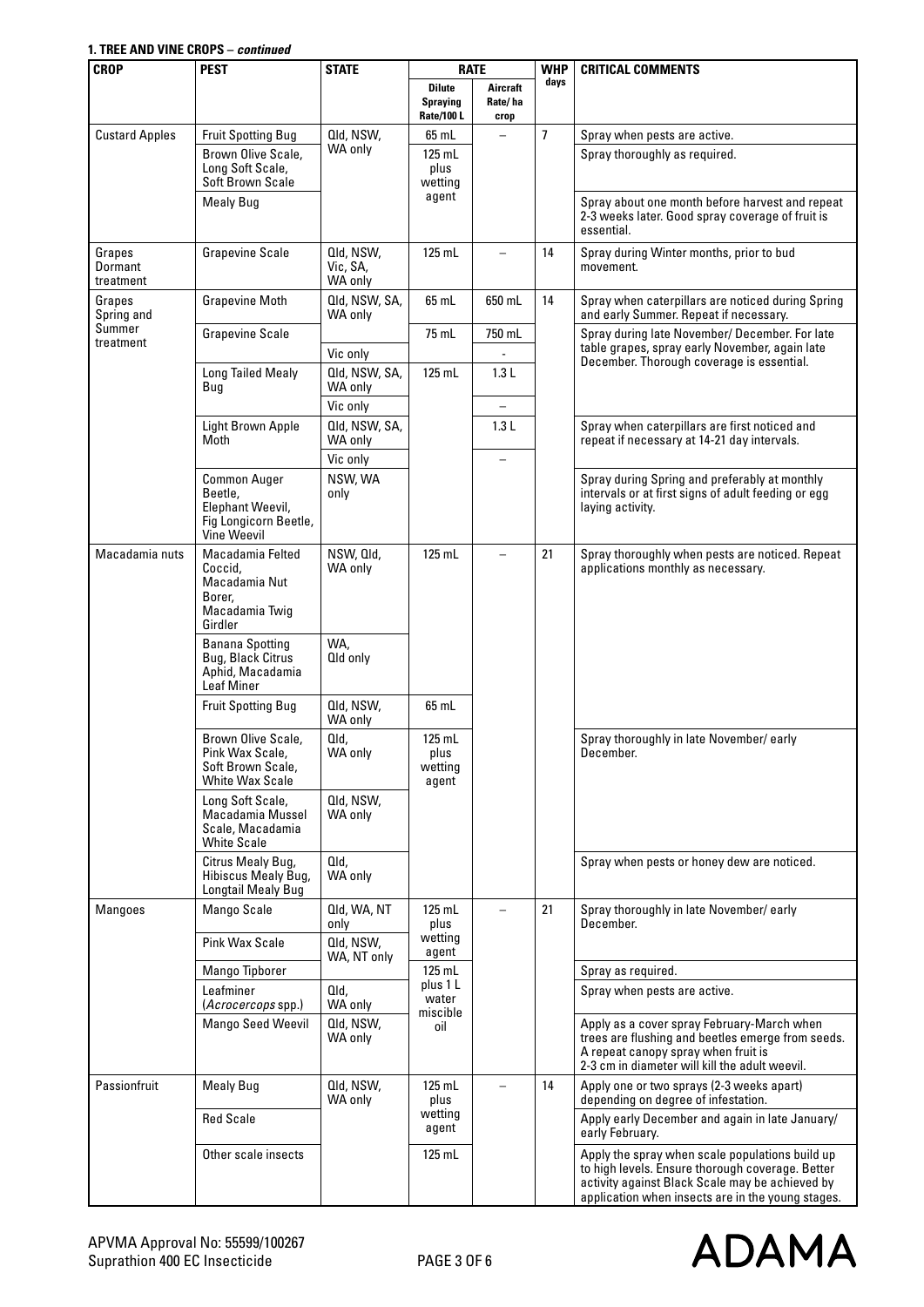## **2. VEGETABLES**

| <b>CROP</b>              | <b>PEST</b>             | <b>STATE</b>                  | <b>RATE</b>           |                     |                 | <b>WHP</b>     | <b>CRITICAL COMMENTS</b>                                                                         |
|--------------------------|-------------------------|-------------------------------|-----------------------|---------------------|-----------------|----------------|--------------------------------------------------------------------------------------------------|
|                          |                         |                               | <b>Boom Spray/</b>    | <b>High Volume/</b> | 15L             | days           |                                                                                                  |
|                          |                         |                               | ha                    | 100L                | <b>Knapsack</b> |                |                                                                                                  |
| <b>Beans</b>             | Aphid                   | Qld, Vic, Tas,<br>SA, WA only | 1.4L                  | $125$ mL            | $20$ mL         | $\overline{1}$ | Apply at the first signs of infestation.<br>Repeat as necessary.                                 |
| Eggplants<br>(Aubergine) | Aphids,<br>Leaf Hoppers | Qld, Vic, Tas,<br>SA, WA only |                       |                     |                 |                | Apply when necessary.                                                                            |
| Garlic                   | <b>Onion Thrip</b>      | Qld, Vic, Tas,<br>SA, WA only | 750 mL                | 75 mL               | $10$ mL         |                | Spray thoroughly when pests appear.<br>A repeat application 7-10 days later<br>may be necessary. |
| <b>Onions</b>            |                         | <b>All States</b>             |                       |                     |                 |                |                                                                                                  |
| Peas                     | Aphids,<br>Loopers      | Qld, Vic, Tas,<br>SA, WA only | 1.4L                  | $125$ mL            | $20$ mL         |                | Apply at first signs of infestation.<br>Repeat as necessary.                                     |
| Potatoes                 | Loopers                 | <b>All States</b>             |                       |                     |                 |                |                                                                                                  |
|                          | Rutherglen Bug          |                               | 1 <sub>L</sub>        | -                   |                 |                |                                                                                                  |
| Tomatoes                 | Aphids                  | <b>All States</b>             | 1.4L<br>$1.4 - 2.8$ L | $125$ mL            | $20$ mL         |                | Apply at first signs of infestation.<br>Repeat at 10-14 day intervals, or as<br>required.        |
|                          | Cutworms                | Qld, Vic, Tas,<br>SA, WA only |                       |                     |                 |                | Spray thoroughly, including soil<br>around plants, as required.                                  |
|                          | <b>Leaf Hoppers</b>     |                               | 1.4L                  |                     |                 |                | Apply when necessary.                                                                            |
|                          | <b>Tomato Mites</b>     | Qld, SA,<br>WA only           |                       |                     |                 |                |                                                                                                  |
|                          | <b>Onion Thrip</b>      | Qld, Vic, Tas,<br>SA, WA only | 750 mL                | 75 mL               | $10$ mL         |                | Spray thoroughly when pests appear.<br>Repeat as necessary.                                      |
|                          | Rutherglen Bug          | <b>All States</b>             | 1 <sub>L</sub>        |                     |                 |                | Spray during periods of serious<br>infestation. Repeat as necessary.                             |

## **3. FIELD CROPS AND PASTURES**

| <b>CROP</b>                                                                                       | <b>PEST</b>                                                       | <b>STATE</b>                     | <b>RATE</b>                        | <b>WHP</b>                      | <b>CRITICAL COMMENTS</b>                                                                                                                                                                                                                                                     |
|---------------------------------------------------------------------------------------------------|-------------------------------------------------------------------|----------------------------------|------------------------------------|---------------------------------|------------------------------------------------------------------------------------------------------------------------------------------------------------------------------------------------------------------------------------------------------------------------------|
|                                                                                                   |                                                                   |                                  | Boom spray,<br>Aircraft, Mister/ha |                                 |                                                                                                                                                                                                                                                                              |
| Cereals                                                                                           | <b>Blue Oat Mite</b>                                              | <b>All States</b>                | 90 mL                              | $1$ day $(G)$<br>6 weeks<br>(H) | Spray when pests appear in large numbers, 3-6 weeks<br>after Autumn rains. Repeat if numbers build up during<br>season. Avoid spraying when pests are sheltering.<br>Spray when at least 2.5 cm cover of pasture or crop is<br>present. DO NOT spray if rain is imminent.    |
| Cereals.<br>Pastures.<br><b>Forage Crops</b>                                                      | Lucerne Flea,<br><b>Redlegged Earth</b><br>Mite                   | NSW, Vic,<br>Tas, SA, WA<br>only | 90 mL                              | 1 day $(G)$<br>6 weeks<br>(H)   | Spray when pests appear in large numbers, 3-6<br>weeks after Autumn rains. Repeat if numbers build<br>up during season. Avoid spraying when pests are<br>sheltering. Spray when at least 2.5 cm cover of<br>pasture or crop is present.<br>DO NOT spray if rain is imminent. |
|                                                                                                   | Common<br>Armyworm                                                | Qld, NSW,<br>Vic, SA, WA<br>only | 1.4L                               | 7 days<br>(F)<br>7 days         | Spray at first signs of infestation.                                                                                                                                                                                                                                         |
| Southern<br>NSW, Vic,<br>Tas, SA, WA<br>Armvworm<br>(Barley Grub)<br>only                         |                                                                   |                                  | (G)<br>6 weeks<br>(H)              |                                 |                                                                                                                                                                                                                                                                              |
| Cereals.<br>Pastures.<br>Forage Crops,<br>Oil Seed Crops,<br>Lucerne<br>(Bare earth<br>situation) | Blue Oat Mite.<br>Lucerne Flea.<br><b>Redlegged Earth</b><br>Mite | NSW, Vic, SA,<br>WA only         | 200 mL                             | 7 days                          | Apply as a ground spray, immediately prior to<br>seedling emergence using sufficient water to give<br>good coverage. If mite activity is severe also spray<br>the headlands and surrounding vegetation prior to<br>emergence.                                                |
| Cotton                                                                                            | <b>Mites</b><br>(knockdown and<br>short residual<br>control)      | Qld, NSW,<br>WA, NT only         | 1.4 L/ha                           | 3 days                          | Apply when infestation is light to moderate. Ensure<br>good coverage with at least 20 L of spray per hectare.<br>If mite populations are high or conditions favour a<br>build-up, repeat application in 5-7 days.<br>DO NOT apply more than 3 times during the season.       |
| Lucerne                                                                                           | <b>Blue Green</b><br>Lucerne Aphid                                | Qld, NSW,<br>WA only             | 750 mL                             | 7 days<br>(F)                   | Spray as soon as practicable after cutting.<br>Repeat if necessary.                                                                                                                                                                                                          |
|                                                                                                   | Lucerne Leaf<br>Roller                                            | <b>All States</b>                | 850 mL                             | 7 days<br>(G)<br>6 weeks        | Spray when the pest first appears and repeat as<br>necessary.                                                                                                                                                                                                                |
|                                                                                                   | Sitona Weevil                                                     | NSW, Vic, SA,<br>WA only         | 1.4L                               | (H)                             | Spray at first signs of serious infestation.<br>Repeat if necessary.                                                                                                                                                                                                         |
|                                                                                                   | <b>Spotted Alfalfa</b><br>Aphid                                   | Qld, NSW, SA,<br>WA only         | 750 mL                             |                                 | Spray as soon as practicable after cutting.<br>Repeat if necessary.                                                                                                                                                                                                          |

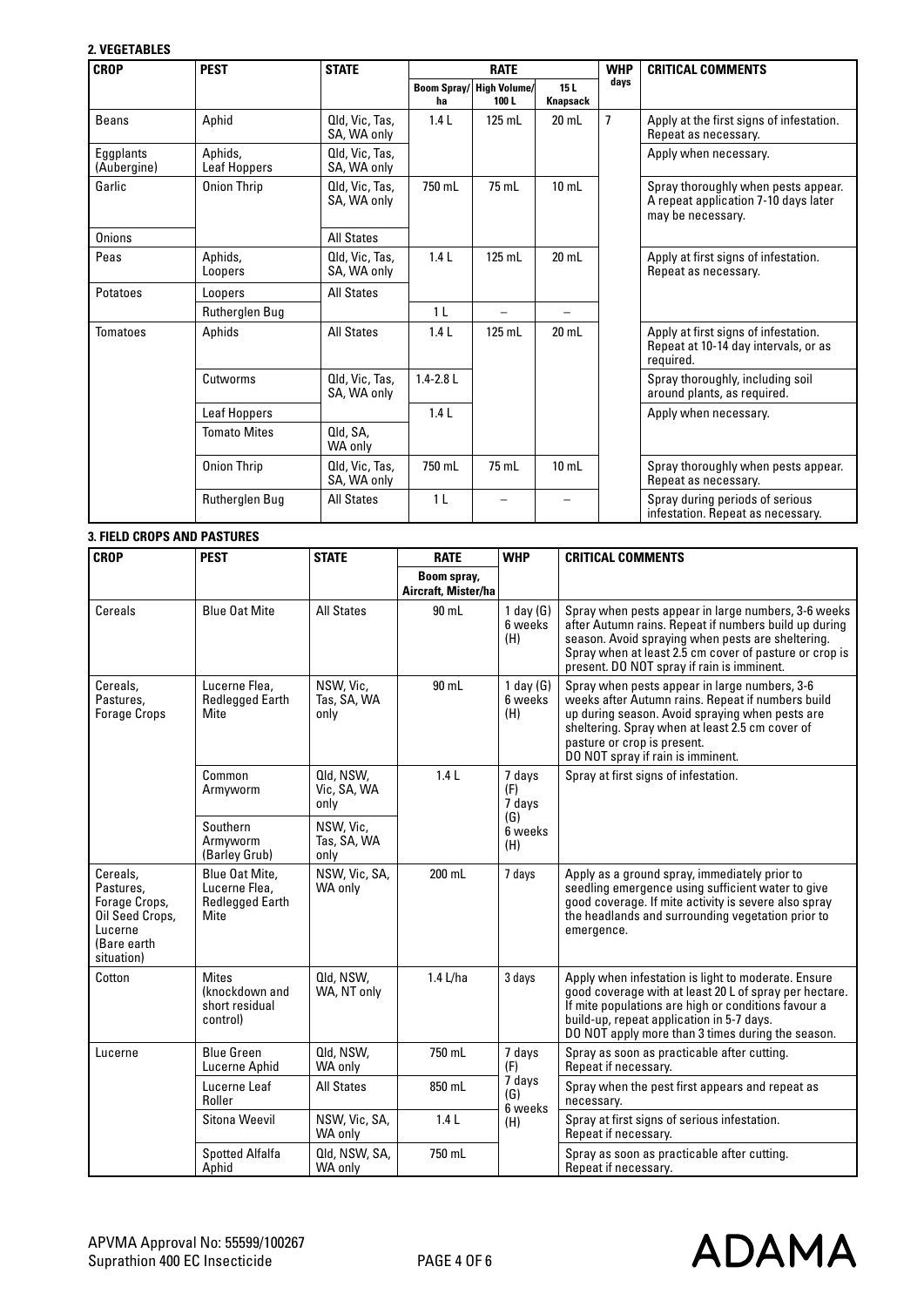## **3. FIELD CROPS AND PASTURES –** *continued*

| <b>CROP</b>       | <b>PEST</b>                                     | <b>STATE</b>              | <b>RATE</b>                        | <b>WHP</b>     | <b>CRITICAL COMMENTS</b>                                           |  |
|-------------------|-------------------------------------------------|---------------------------|------------------------------------|----------------|--------------------------------------------------------------------|--|
|                   |                                                 |                           | Boom spray,<br>Aircraft, Mister/ha |                |                                                                    |  |
| Lupins            | Cowpea Aphid                                    | SA.<br>WA only            | 1 <sub>L</sub>                     | 7 days<br>(G)  | Spray when pests are active.                                       |  |
|                   | Lucerne Flea,<br><b>Redlegged Earth</b><br>Mite | Vic, SA, WA<br>only       | 90 mL                              | 1 day $(G)$    | Spray when pests appear in large numbers at<br>seedling emergence. |  |
| Rice              | Common<br>Armyworm                              | Qld, WA only              | 1.4L                               | 6 weeks<br>(H) | Spray at first signs of infestation.                               |  |
| <b>Sunflowers</b> | Grey Cluster Bug,<br><b>Rutherglen Bug</b>      | Qld, NSW,<br>Vic. WA only | 1 <sub>L</sub>                     | 3 days         | Apply during heavy infestation. Repeat as necessary.               |  |

## **4. ORNAMENTALS, TREES AND SHRUBS**

| <b>CROP</b>                                                                                    | <b>PEST</b>                                                                                                                                                                                       | <b>STATE</b><br><b>RATE</b> |                                              | <b>CRITICAL COMMENTS</b>                                                                                                                                                                                                           |  |  |
|------------------------------------------------------------------------------------------------|---------------------------------------------------------------------------------------------------------------------------------------------------------------------------------------------------|-----------------------------|----------------------------------------------|------------------------------------------------------------------------------------------------------------------------------------------------------------------------------------------------------------------------------------|--|--|
|                                                                                                |                                                                                                                                                                                                   |                             | <b>Dilute Sprayomg</b><br><b>Rate/100L</b>   |                                                                                                                                                                                                                                    |  |  |
| Flower and<br>Vegetable<br>seedlings                                                           | Aphids, Armyworm,<br>Caterpillars, Cutworm,<br>Leaf Hoppers, Plant Bugs,<br>Thrips, Weevils                                                                                                       | <b>All States</b>           | 100-125 mL                                   | Spray at first signs of infestation and repeat at<br>10-14 day intervals as necessary. Some leaf<br>scorching may occur on tender, young foliage.<br>Scale insects are most effectively controlled when                            |  |  |
| Orchids                                                                                        | Aphids, Black Scale,<br>Cymbidium Scale,<br>Orchid Beetle.<br>Orchid Scale, Slugs and<br>Snails, Soft Brown Scale,<br>Soft Orchid Scale, Thrips                                                   |                             | $125$ mL                                     | sprayed in the crawler (larval) stage.<br>DO NOT spray during flowering period.                                                                                                                                                    |  |  |
| Ornamentals,<br>Trees, Shrubs<br>in nurseries,<br>parks, gardens<br>and forestry<br>situations | Aphids, Armyworm,<br>Caterpillars, Cutworm,<br>Grasshoppers,<br>Leaf Miners, Leaf Hoppers,<br>Lerp Insects, Mealy Bug,<br>Plant Bugs, Sawflies,<br>Scale Insects, Soft Scales,<br>Thrips, Weevils | <b>All States</b>           | 100-125 mL                                   | Spray at first signs of infestation and repeat at<br>10-14 day intervals, or if reinfestation occurs. For<br>most effective control, spray Scale insects in the<br>crawler (larval) stage. Use higher rate on Trees and<br>Shrubs. |  |  |
| Turf                                                                                           | SA,<br>Argentine Stem Weevil,<br><b>Couchtip Maggot</b><br>WA only                                                                                                                                |                             | 500 mL<br>$(8 L$ spray/100 m <sup>2</sup> )  | Apply at 10 day intervals as required.<br>DO NOT graze treated turf or feed grass clippings                                                                                                                                        |  |  |
|                                                                                                | Couchgrass Mite,<br><b>Couchgrass Scale</b>                                                                                                                                                       | Qld, SA, WA<br>only         |                                              | from treated turf to animals.                                                                                                                                                                                                      |  |  |
|                                                                                                | Mealy Bug                                                                                                                                                                                         |                             | 750 mL<br>$(14 L$ spray/100 m <sup>2</sup> ) |                                                                                                                                                                                                                                    |  |  |

## **NOT TO BE USED FOR ANY PURPOSE, OR IN ANY MANNER, CONTRARY TO THIS LABEL UNLESS AUTHORISED UNDER APPROPRIATE LEGISLATION.**

**IN TASMANIA, THIS PRODUCT MUST NOT BE APPLIED BY AIRCRAFT WITHOUT THE SPECIFIC APPROVAL OF THE REGISTRAR OF PESTICIDES. WITHHOLDING PERIODS:**

**\*F = forage crops, G = grazing, H = for human consumption Cotton: DO NOT HARVEST FOR 3 DAYS AFTER APPLICATION Oil Seed Crops, Vegetables, Avocadoes, Custard Apples: DO NOT HARVEST FOR 7 DAYS AFTER APPLICATION Apples, Pears, Stone Fruit, Grapes, Passionfruit: DO NOT HARVEST FOR 14 DAYS AFTER APPLICATION CITRUS, COFFEE, MACADAMIA NUTS, MANGOES: Pasture and Forage Crops (including Lucerne, Lupins, Sorghum and Cereal Crops): DO NOT GRAZE OR CUT FOR STOCK FOOD FOR 1 DAY AFTER APPLICATION OF 90 mL OF PRODUCT PER HECTARE DO NOT GRAZE OR CUT FOR STOCK FOOD FOR 7 DAYS AFTER APPLICATION OF** 

**PRODUCT IN EXCESS OF 90 mL PER HECTARE**

**Grain Crops (including Grain Sorghum, Rice and Cereal Crops):**

**DO NOT HARVEST FOR 6 WEEKS AFTER APPLICATION**